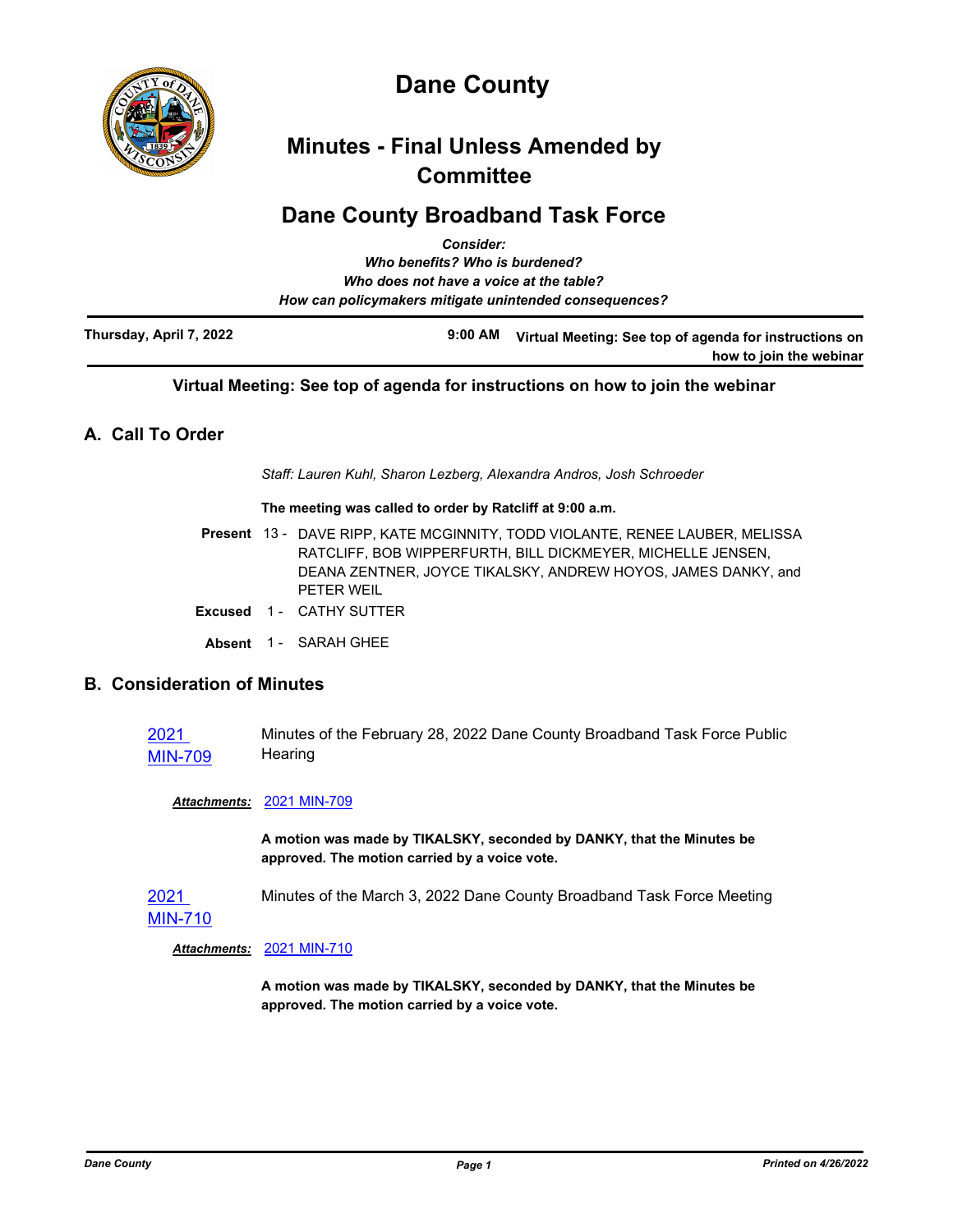2021 MIN-711 Minutes of the March 4, 2022 Dane County Broadband Task Force Public **Hearing** 

#### *Attachments:* 2021 MIN-711

**A motion was made by TIKALSKY, seconded by DANKY, that the Minutes be approved. The motion carried by a voice vote.**

### **C. Public Comment on Items not on the Agenda**

*None*

#### **D. Action Items**

*None*

## **E. Presentations**

*None*

#### **F. Reports to Committee**

1. RFP Update from Staff

*Presented by Alexandra Andros (Planning and Development)*

*Andros has been working with Purchasing department on RFP of draft proposal. RFP timeline reviewed by Andros.*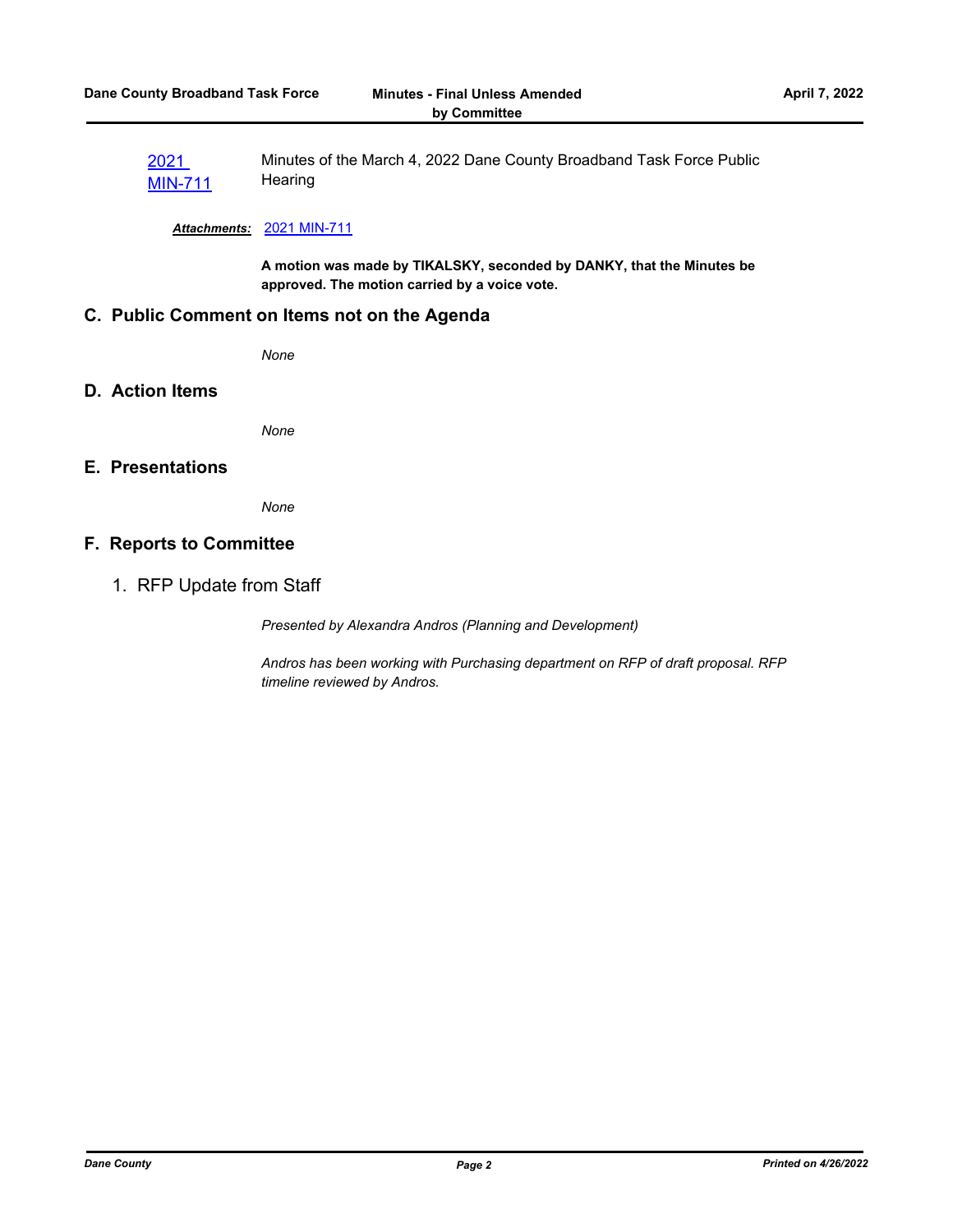#### 2. Survey Dissemination and Update

*Presented by Sharon Lezberg*

*The Dane County Broadband Task Force is asking members of the public to participate in a broadband survey to better understand where there is and is not service in Dane County.*

*Complete the survey here: www.tinyurl.com/danecountybb The survey will be open until April 15, 2022.*

*Update on survey from UW River Falls Research Center Random sample surveys sent to 3450 addresses. So far we have received 612 random sample survey which accounts for 18% of the total surveys sent out, and we are hoping to get another 149 responses.*

*1820 online surveys completed with most completed responses not being from the above described random sample surveys. Most of those completed online survey have also included their addresses as well.*

*After the survey closes on April 15th UW River Falls Research Center will gather the data and hopefully get the Task Force a preliminary report by the end of April.*

*The Task Force will look into more social media and press releases to increase the number of completed surveys.*

#### 3. Brainstorming Recommendations

*Lezberg reviewed several efforts that are already in the works.*

*Task Force members revised existing ideas and continued brainstorming recommendations.*

*Public comment: Jeff Schumann*

#### 4. Marathon County Broadband Task Force Overview

*Presented by Marathon Supervisor Robinson and Marathon staff Noor Ali Hassan*

*Supervisor Robinson reviewed the efforts of Marathon County in expanding internet service.*

*Noor Ali Hassan the new Special Projects Coordinator discussed her role with Task Force members in regards to Marathon County's Broadband Task Force.*

*Discussion continued between Task Force members and Supervisor Robinson about broadband expansion.*

### **G. Future Meeting Items and Dates**

*Next meeting of the Broadband Task Force scheduled May 5th, 2022 at 9:00am.*